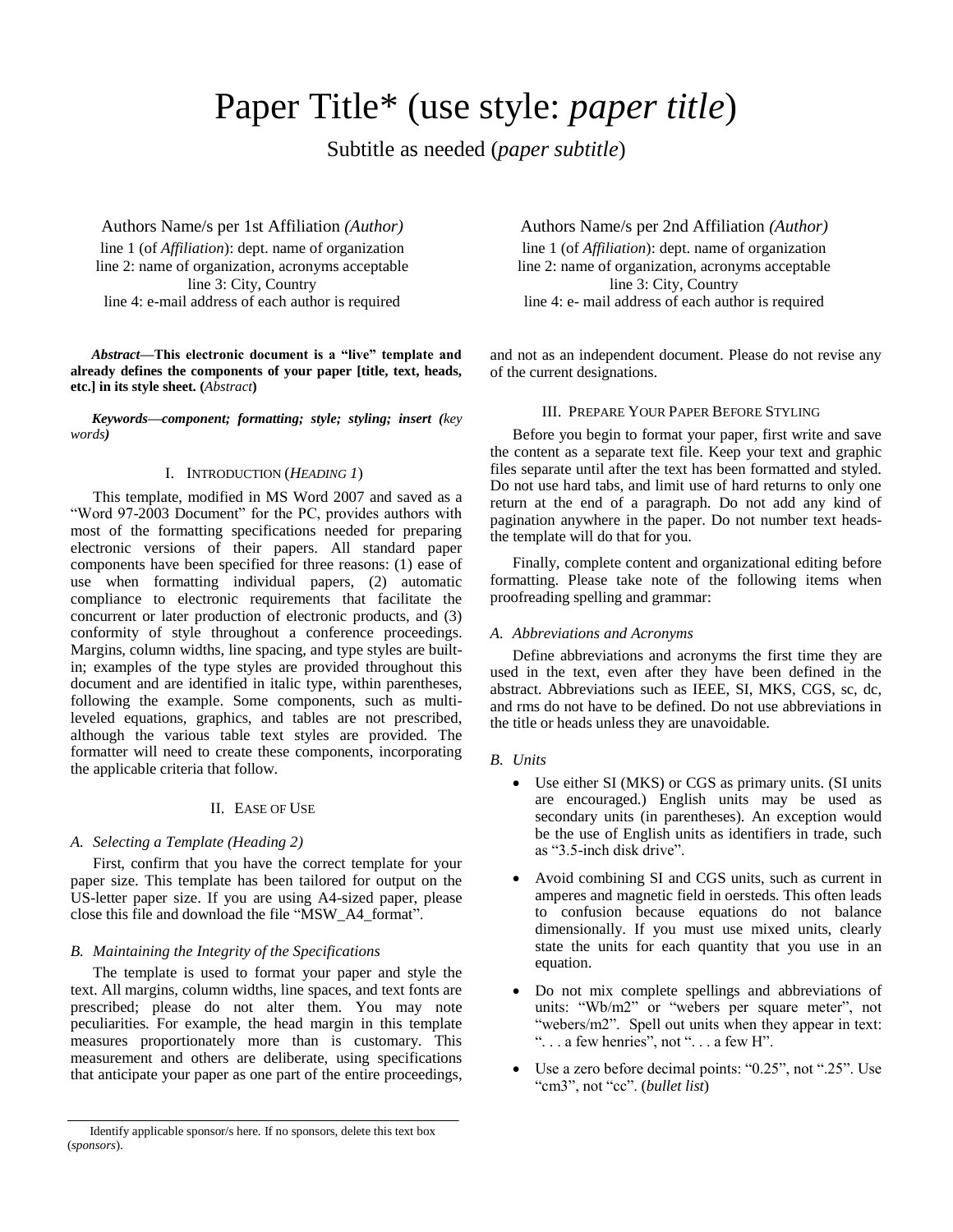## *C. Equations*

The equations are an exception to the prescribed specifications of this template. You will need to determine whether or not your equation should be typed using either the Times New Roman or the Symbol font (please no other font). To create multileveled equations, it may be necessary to treat the equation as a graphic and insert it into the text after your paper is styled.

Number equations consecutively. Equation numbers, within parentheses, are to position flush right, as in (1), using a right tab stop. To make your equations more compact, you may use the solidus  $( / )$ , the exp function, or appropriate exponents. Italicize Roman symbols for quantities and variables, but not Greek symbols. Use a long dash rather than a hyphen for a minus sign. Punctuate equations with commas or periods when they are part of a sentence, as in

$$
a + b = \gamma \tag{1}
$$

Note that the equation is centered using a center tab stop. Be sure that the symbols in your equation have been defined before or immediately following the equation. Use "(1)", not "Eq.  $(1)$ " or "equation  $(1)$ ", except at the beginning of a sentence: "Equation  $(1)$  is ...

## *D. Some Common Mistakes*

- The word "data" is plural, not singular.
- The subscript for the permeability of vacuum  $\mu_0$ , and other common scientific constants, is zero with subscript formatting, not a lowercase letter "o".
- In American English, commas, semi-/colons, periods, question and exclamation marks are located within quotation marks only when a complete thought or name is cited, such as a title or full quotation. When quotation marks are used, instead of a bold or italic typeface, to highlight a word or phrase, punctuation should appear outside of the quotation marks. A parenthetical phrase or statement at the end of a sentence is punctuated outside of the closing parenthesis (like this). (A parenthetical sentence is punctuated within the parentheses.)
- A graph within a graph is an "inset", not an "insert". The word alternatively is preferred to the word "alternately" (unless you really mean something that alternates).
- Do not use the word "essentially" to mean "approximately" or "effectively".
- In your paper title, if the words "that uses" can accurately replace the word "using", capitalize the "u"; if not, keep using lower-cased.
- Be aware of the different meanings of the homophones "affect" and "effect", "complement" and "compliment", "discreet" and "discrete", "principal" and "principle".
- Do not confuse "imply" and "infer".
- The prefix "non" is not a word; it should be joined to the word it modifies, usually without a hyphen.
- There is no period after the "et" in the Latin abbreviation "et al.".
- The abbreviation "i.e." means "that is", and the abbreviation "e.g." means "for example".

An excellent style manual for science writers is [7].

### IV. USING THE TEMPLATE

After the text edit has been completed, the paper is ready for the template. Duplicate the template file by using the Save As command, and use the naming convention prescribed by your conference for the name of your paper. In this newly created file, highlight all of the contents and import your prepared text file. You are now ready to style your paper; use the scroll down window on the left of the MS Word Formatting toolbar.

#### *A. Authors and Affiliations*

The template is designed so that author affiliations are not repeated each time for multiple authors of the same affiliation. Please keep your affiliations as succinct as possible (for example, do not differentiate among departments of the same organization). This template was designed for two affiliations.

*1) For author/s of only one affiliation (Heading 3):* To change the default, adjust the template as follows.

*a) Selection (Heading 4):* Highlight all author and affiliation lines.

*b) Change number of columns:* Select the Columns icon from the MS Word Standard toolbar and then select "1 Column" from the selection palette.

*c) Deletion:* Delete the author and affiliation lines for the second affiliation.

*2) For author/s of more than two affiliations:* To change the default, adjust the template as follows.

*a) Selection:* Highlight all author and affiliation lines.

*b) Change number of columns:* Select the "Columns" icon from the MS Word Standard toolbar and then select "1 Column" from the selection palette.

*c) Highlight author and affiliation lines of affiliation 1 and copy this selection.*

*d) Formatting:* Insert one hard return immediately after the last character of the last affiliation line. Then paste down the copy of affiliation 1. Repeat as necessary for each additional affiliation.

*e) Reassign number of columns:* Place your cursor to the right of the last character of the last affiliation line of an even numbered affiliation (e.g., if there are five affiliations, place your cursor at end of fourth affiliation). Drag the cursor up to highlight all of the above author and affiliation lines. Go to Column icon and select "2 Columns". If you have an odd